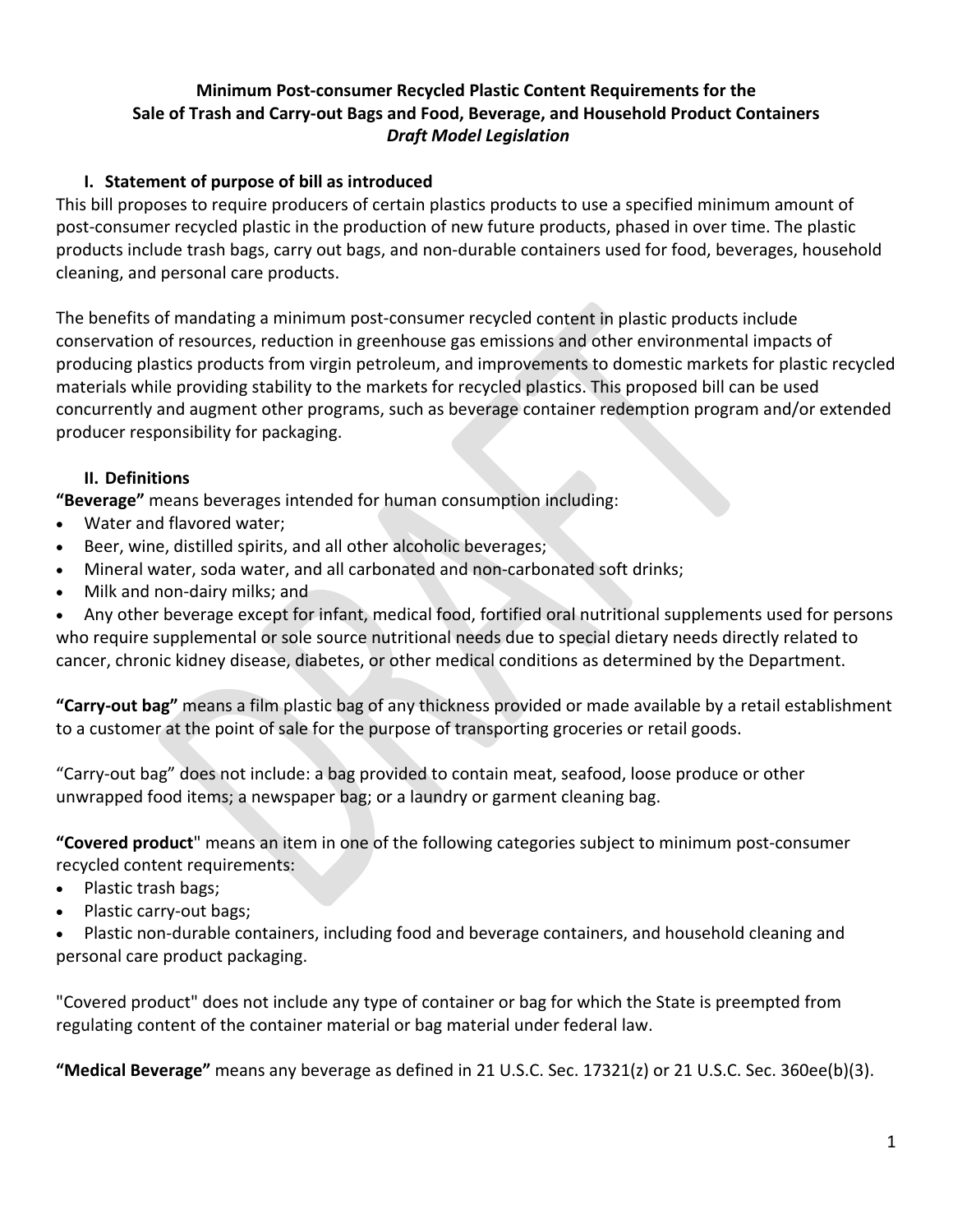**"Plastic"** means a manufactured or synthetic material made from fossil fuels that link monomers through a chemical reaction to create a hydrocarbon polymer chain that can be molded or extruded at high heat into various solid forms.

**"Plastic beverage container"** means an individual, sealable, separate bottle, can, jar, carton, or other container made of plastic that is intended to contain a beverage up to two gallons in capacity.

"Plastic beverage container" does *not* include:

a) Refillable beverage containers, such as containers that are sufficiently durable for multiple rotations of their original or similar purpose and are intended to function in a system of reuse;

b) Rigid plastic containers or plastic bottles that are or are used for medical devices, medical products that are required to be sterile, nonprescription and prescription drugs, or dietary supplements;

c) Liners, bladders, caps, corks, closures, labels, and other items added but otherwise separate from the structure of the bottle or container; and

d) Containers certified by the Biodegradable Products Institute (BPI) as compostable.

**"Post‐consumer recycled content"** means a material or product that has completed its intended end use and product life cycle, from households or by commercial, industrial, and institutional facilities and which has been separated from the solid waste stream for the purposes of collection and recycling. "Recycled content" shall not include pre-consumer or post-industrial secondary waste material or materials and by-products generated from, and commonly used within, an original manufacturing and fabrication process.

**"Producer"** means the following person responsible, including a manufacturer, for compliance with minimum post-consumer recycled content requirements for a covered product sold, offered for sale, or distributed in or into this State:

- If the covered product is sold under the producer's own brand or lacks identification of a brand, the producer is the person who manufactures the covered product;
- If the covered product is manufactured by a person other than the brand owner, the producer is the person who is the licensee of a brand or trademark under which a covered product is sold, offered for sale, or distributed in or into this State, whether or not the trademark is registered in this State, unless the manufacturer or brand owner of the covered product has agreed to accept responsibility under this chapter; or

• If there is no person described in this subsection over whom the State can constitutionally exercise jurisdiction, the producer is the person who imports or distributes the covered product in or into the State.

"Producer" does not include:

- Government agencies, municipalities, or other political subdivisions of the State;
- Registered 501(c)(3) charitable organizations and 501(c)(4) social welfare organizations; or

 De Minimis producers that annually sell, offer for sale, distribute, or import into the country for sale in the State:

- ‐ Less than 1,000 units of a single category of covered products; or
- ‐ A single category of a covered product that in aggregate generates less than \$1,000,000 each year in revenue in the State.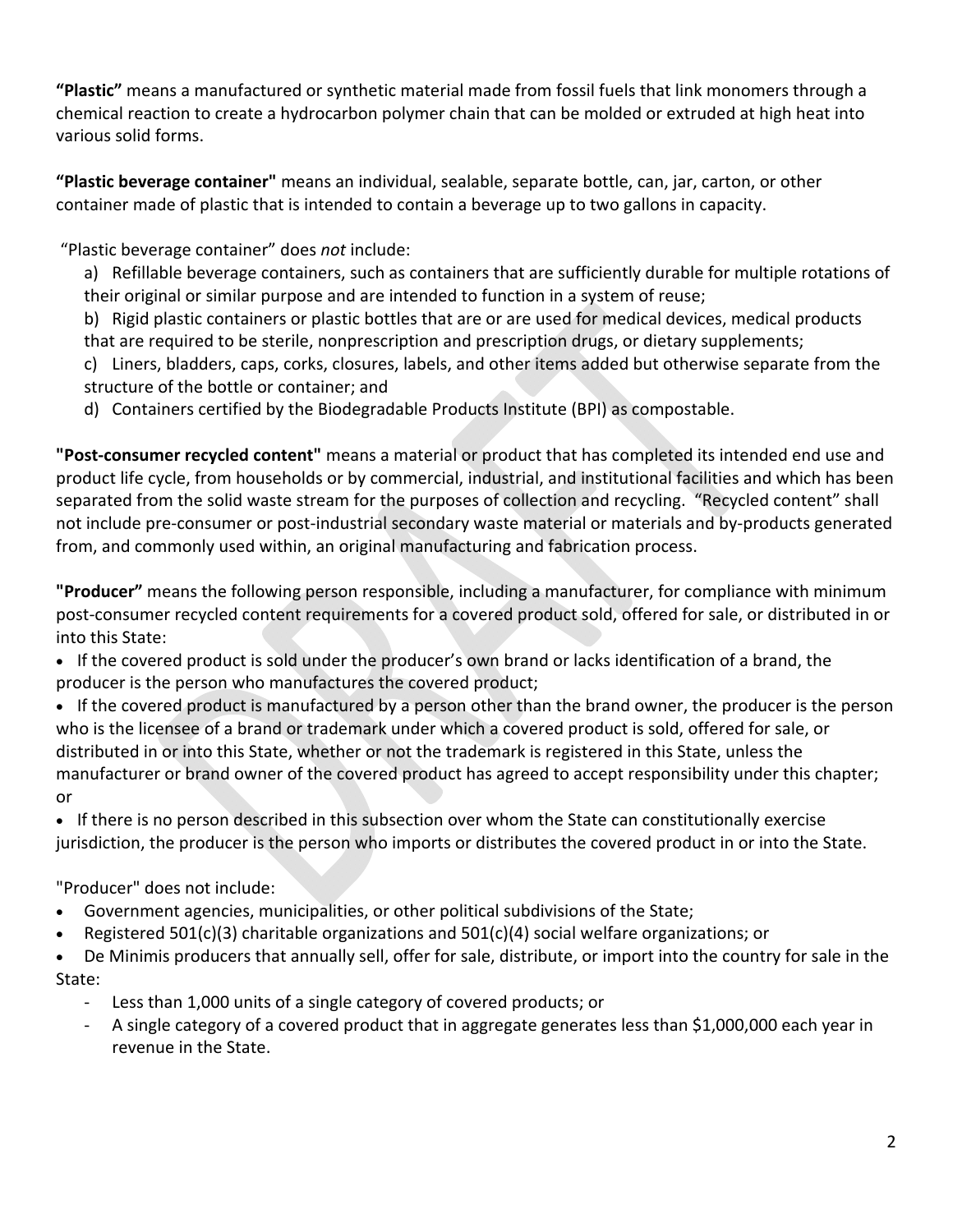**"Recycled content**" means the portion of a covered product's total weight that is composed of post‐consumer recycled material, as determined by a material balance approach that calculates total post‐consumer recycled material in the package as a percentage of the total weight of the covered product.

**"Retail establishment"** means any person, corporation, partnership, business, facility, vendor, organization, or individual that sells or provides merchandise, goods, or materials directly to a customer. "Retail establishment" includes, but is not limited to, food service businesses, grocery stores, department stores, hardware stores, home delivery services, pharmacies, liquor stores, restaurants, catering trucks, convenience stores, or other retail stores or vendors, including temporary stores or vendors at farmers markets, street fairs, and festivals.

**"Rigid plastic container"** means any non‐durable plastic container used for food, beverages, household cleaning or personal care products.

- "Household cleaning and personal care products" means a bottle, jug, or other rigid container with a neck or mouth narrower than the base, and:
	- o That is capable of maintaining its shape when empty;
	- o Comprised solely of one or multiple plastic resins; and
	- o Contains a household cleaning or personal care product.
- "Household cleaning and personal care product container" does not include:
	- $\circ$  Refillable household cleaning and personal care product containers, such as containers that are sufficiently durable for multiple rotations of their original or similar purpose and are intended to function in a system of reuse; and

o Rigid plastic containers or plastic bottles that are medical devices, medical products that are required to be sterile, nonprescription and prescription drugs, and dietary supplements.

**"Trash bags"** means a bag that is made of plastic and is designed and manufactured for use as a container to hold, store, or transport materials to be discarded or recycled, and includes, but is not limited to, a garbage bag, recycling bag, lawn or leaf bag, can liner bag, kitchen bag, or compactor bag. "Trash bag" does not include any bags certified by the Biodegradable Products Institute (BPI) as compostable.

# **III. Post‐consumer recycled plastic content requirement**

## **Carry‐out bags:**

■ Beginning two years from the date of enactment, all carry-out bags offered, sold, offered for sale or distributed in the State must contain at least 20% post‐consumer recycled content.

■ Beginning five years from the date of enactment, all carry-out bags offered, sold, offered for sale or distributed in the State must contain at least 40% post‐consumer recycled content.

## **Plastic beverage containers**:

• Beginning two years from the date of enactment, all plastic beverage containers sold, offered for sale or distributed for sale in the State must contain at least 15% post‐consumer recycled content.

 Beginning five years from the date of enactment, all plastic beverage containers sold, offered for sale or distributed for sale in the State must contain at least 25% post-consumer recycled content.

• Beginning 10 years from the date of enactment, all plastic beverage containers sold, offered for sale or distributed for sale in the State must contain at least 50% post‐consumer recycled content.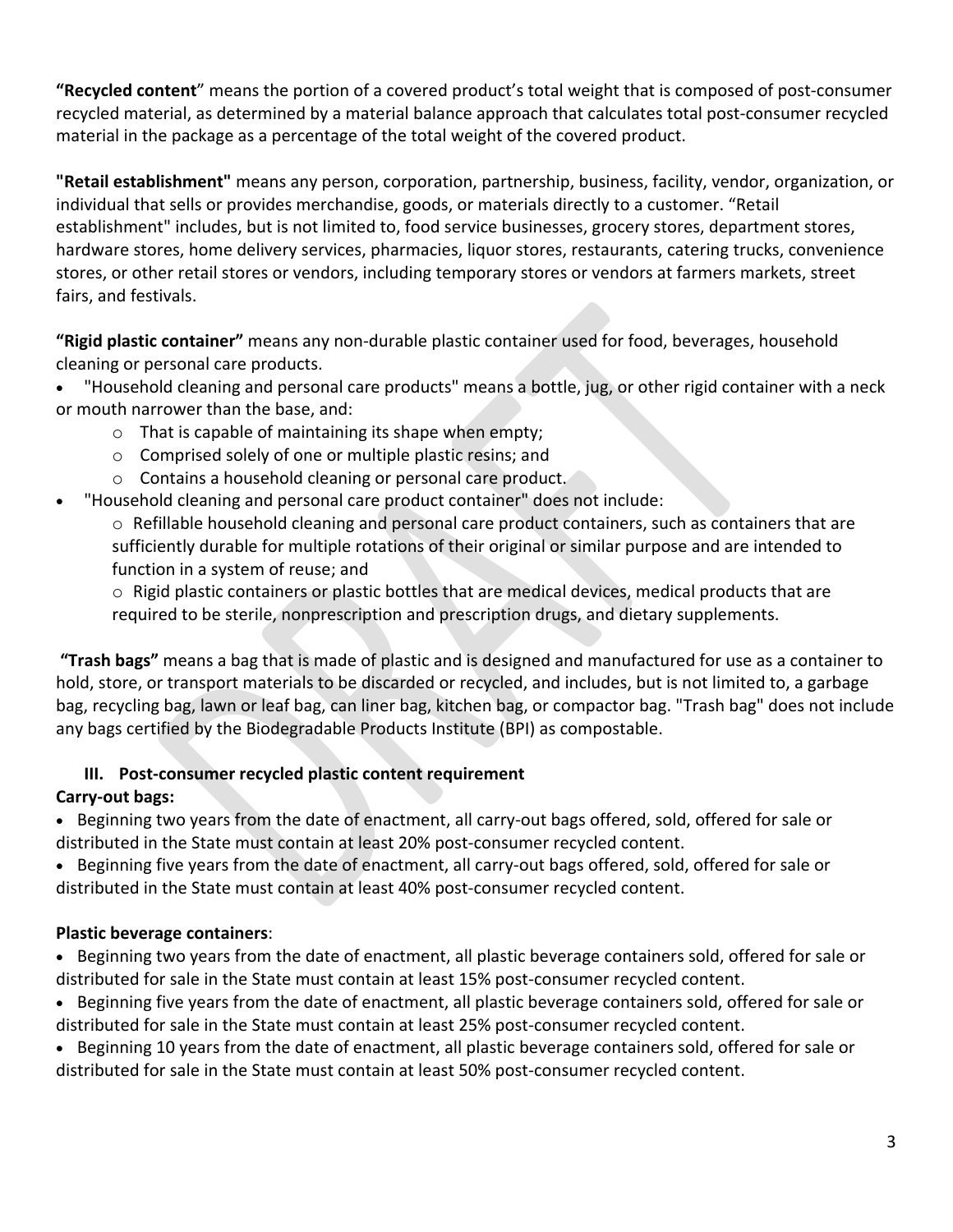#### **Rigid plastic containers:**

• Beginning two years from the date of enactment, all rigid plastic containers sold, offered for sale or distributed for sale in the State must contain at least 25% post‐consumer recycled content.

 Beginning every three years from the date of enactment, all rigid plastic containers sold, offered for sale or distributed for sale in the State must contain must increase the post-consumer recycled content by 5% until 50% post-consumer recycled content is reached (no later than 18 years from enactment).

#### **Trash bags:**

 Beginning two years from the date of enactment, all trash bags sold, offered for sale or distributed for sale in the State must contain at least 10% post‐consumer recycled content.

 Beginning five years from the date of enactment, all trash bags sold, offered for sale or distributed for sale in the State must contain at least 30% post‐consumer recycled content.

 $\circ$  Producers have the option of meeting the minimum post-consumer recycled content requirement by averaging the total amount of post‐consumer recycled content from all trash bags sold into the State rather than per product.

#### **IV. Determination of compliance with post‐consumer recycled plastic requirement**

For the purposes of determining a producer's compliance with the post-consumer recycled requirement, the producer may rely on state‐specific data regarding covered product sales and material use, if available, or if approved by the Department, may alternatively rely on the same type of regional or national data.

If a producer elects to rely on data derived from applicable data that is regional or national rather than state‐ specific, they shall:

(1) Prorate the regional or national data to determine the state‐specific figures based on market share or population in a manner that ensures that the percentage of post‐consumer recycled plastic calculated for covered products sold in the State is the same percentage as calculated for that larger region or territory; and

(2) Document the methodology used to determine those state‐specific figures calculated under subparagraph (1) in the annual report.

## **V. Registration, Third‐Party Certification, Waivers, State Reporting, & Interstate Coordination Registration**

On or before and annually thereafter, a producer that offers for sale, sells, or distributes covered products in or into the State shall register with the Department individually or through a third‐party representative registering on behalf of a group of producers, in a form and manner as prescribed by the Department, and pay an annual registration fee of \$1,000. The Department may modify the amount of the registration fee as necessary to reflect the Department's costs to implement, administer, monitor, and enforce the provisions of this act.

The registration information submitted to the Department under this section must include:

 A list of the producers of covered products and the brand names of the covered products represented in the registration submittal;

• The number of items of each product category sold into the State in the previous 12 months;

• The average percentage of post-consumer recycled content for each product category sold into the State in the previous 12 months; and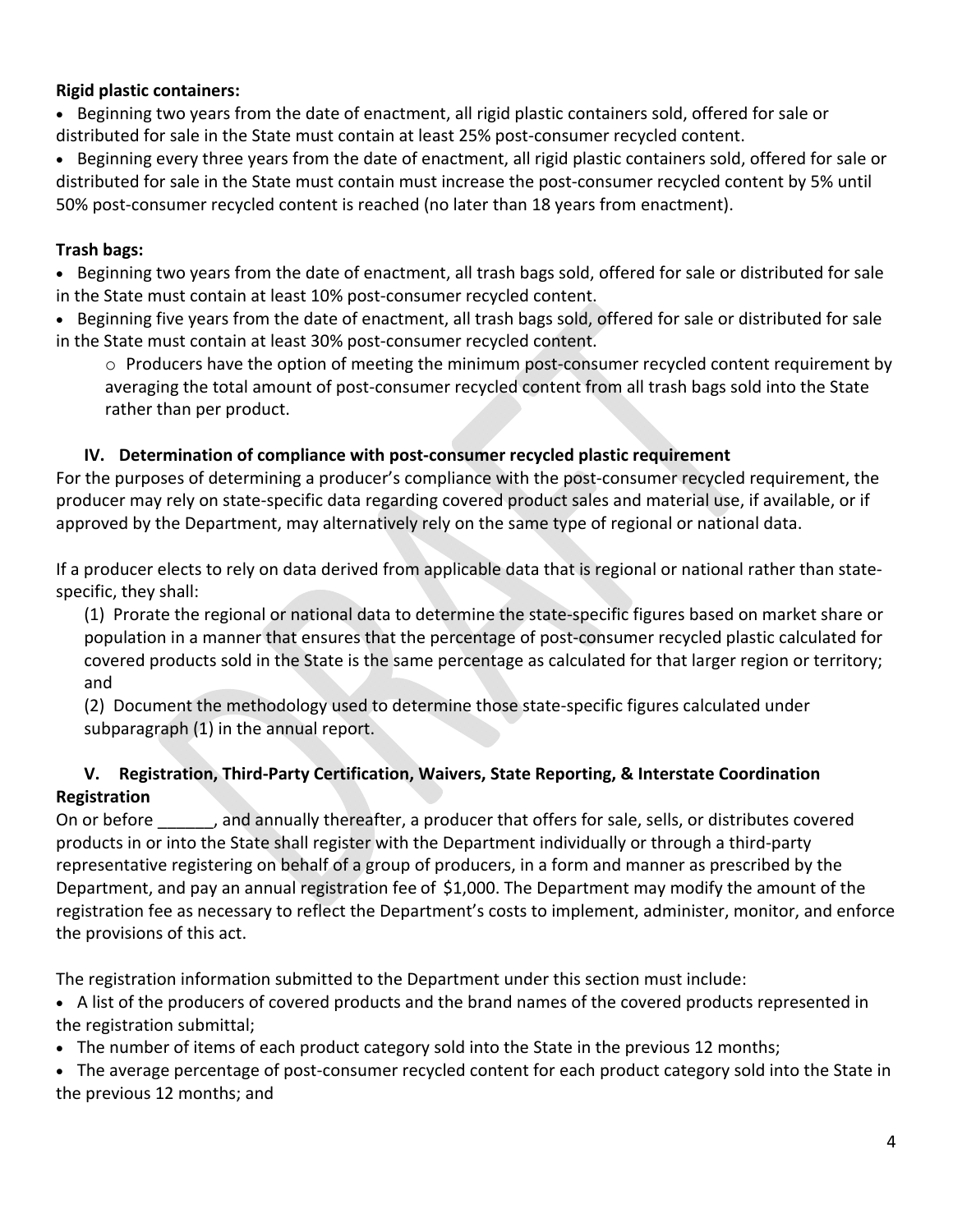● Proof of third-party certification of compliance of post-consumer content requirements for covered products, as described below.

#### **Third‐Party Certification**

Beginning thirty‐six (36) months after the effective date of this act, and annually thereafter, each producer shall provide third‐party certification of the minimum postconsumer recycled content of all covered products offered for sale in the State in writing to the Department. The certification must be specific to items sold into the State. Acceptable certifications will be determined by the Department and published on its website.

The certification shall be signed by an authorized representative of the producer. A producer shall submit the certification, in the form and manner determined by the Department, under penalty of perjury. The certification shall include the amount, in pounds, of virgin plastic, and the amount, in pounds, of postconsumer recycled material used by the producer for any products subject to the requirements of this act, and any other information as the Department deems necessary.

#### **Waivers**

A producer may seek a waiver from the requirements of this act, in which case the producer shall set forth the specific basis upon which the waiver is claimed and submit such proof as the Department determines necessary.

## **State Reporting**

By of the first year of implementation, the Department must prepare an analysis that identifies the annual costs it expects to incur to implement, administer, and enforce this section, and including any rule making.

#### **Authorization to Participate in an Interstate Coordination Clearinghouse**

The Department is authorized to participate in the establishment and implementation of a multi‐state clearinghouse to assist in carrying out the requirements of this act, in particular to help coordinate reviews of the producers' registrations, waiver requests, and certifications; implement education and outreach activities; and implement state reporting activities and any other related functions. Authorization shall include the ability to register on a centralized portal rather than a state‐specific portal.

## **VI. Confidentiality/Proprietary Information ‐ Needs to be customized for each state**

Should be customized for each state as a function of existing laws that apply to confidential business information.

#### **VII. Enforcement ‐ Needs to be customized for each state**

States might have rule making procedures they need to integrate into this law, or include reference to existing statutory authority, as appropriate.

#### **VIII. Penalties For Postconsumer Recycled Content Requirements ‐ Needs to be customized for each state**

The law should include a requirement that if a regulated party does not meet PCR goals there is a fine that is in excess of the cost of compliance. An example is included in Appendix 1.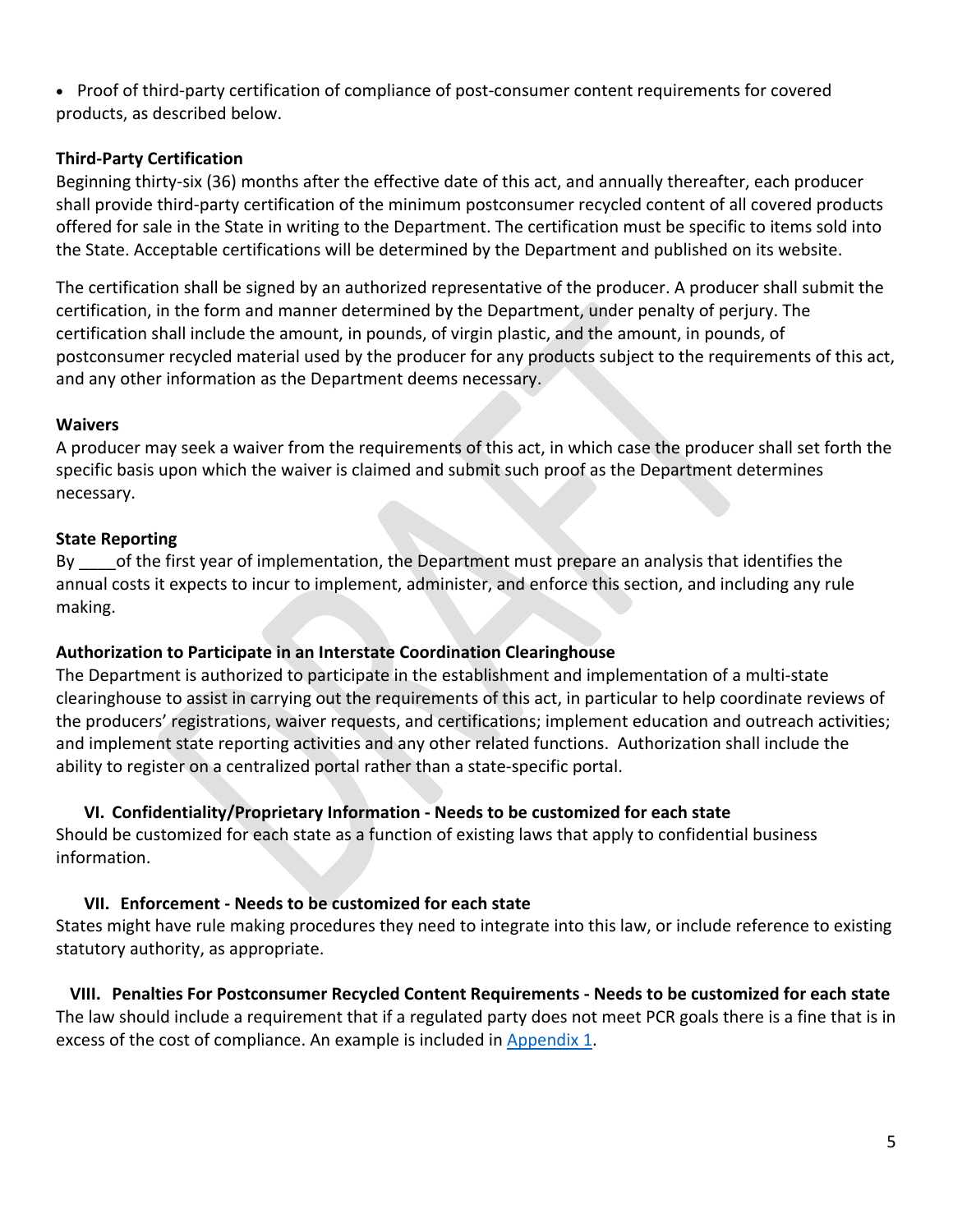#### **IX. Pre‐emption**

This law shall pre‐empt any conflicting state, county, or local laws. The act would also supersede and preempt any municipal or county rule, regulation, code, or ordinance regulating the recycled content of those items.

## **X. Severability ‐ Needs to be customized for each state**

Each state should add its appropriate language.